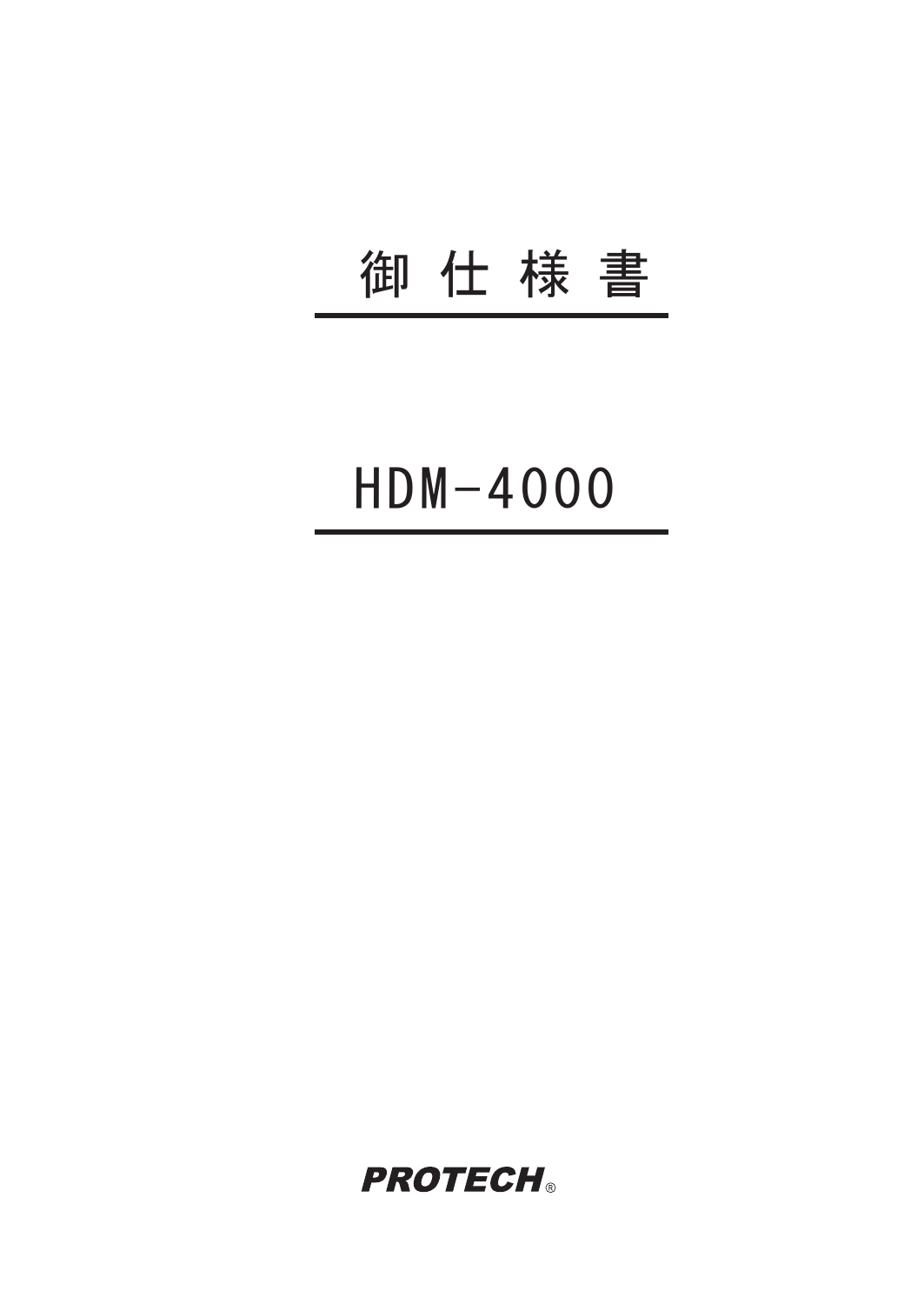### Specifications

#### HDM-4000 HDM-4000 仕様

| 画像<br>Display                                      |             |                                                 |                                    |                       |             |         |
|----------------------------------------------------|-------------|-------------------------------------------------|------------------------------------|-----------------------|-------------|---------|
| LCD Panel                                          |             | TFT-LCD Active Matrix (TN)                      |                                    |                       | LCD パネル     |         |
| Size                                               |             | 4.3 inch diagonal (93.0(H) x 55.8(V) mm)        |                                    | (4 Displays in a row) | 画面サイズ       |         |
| Aspect Ratio                                       |             | 16:9(16:10)                                     |                                    | アスペクト比                |             |         |
| Resolution                                         |             | 800 (H) x 480 (V) x 3 (RGB). E?ective Pixels    |                                    |                       | 解像度         |         |
| Viewing Angle                                      |             | 130° (H), $110^{\circ}$ (V)                     |                                    | 視野角                   |             |         |
| Color                                              |             | 16.7M Colors (8 bit)                            |                                    | 色再現性                  |             |         |
| Input / Output                                     |             |                                                 |                                    |                       |             | 入力 / 出力 |
| DC IN                                              |             | XLR 4-pin (male)                                |                                    | DC 電源                 |             |         |
| SDI(HD/SD)<br>IN.                                  |             | BNC x1<br>/ 1 Screen                            |                                    | SDI 入力                |             |         |
| SDI (HD/SD)<br>0UT                                 |             | / 1 Screen<br>BNC x1<br>Loop Through            |                                    |                       | SDI 出力      |         |
| OPTION INPUT                                       |             | HD Component/ DVI Input Port                    | / 1 Screen                         |                       | オプション入力     |         |
| AUDIO MONITOR OUT                                  |             | $\phi$ 3.5 Stereo Jack x2                       | Front/Rear<br>$/ 1$ Screen         |                       | オーディオモニター出力 |         |
| REMOTE                                             |             | 8-pin x1                                        | RJ45 7 GPI (USER preset functions) | / 1 Screen            | リモートコントロール  |         |
| General<br>一般                                      |             |                                                 |                                    |                       |             |         |
| Power requirement                                  |             | DC 12 V $(10 V - 16 V)$                         |                                    | DC 電源                 |             |         |
| Power consumption                                  |             | Approx. $48W$ $(4 A)$                           |                                    |                       |             | 消費電力    |
| Weight                                             |             | approx. 2.4 kg (2.7 kg including Power Adaptor) |                                    |                       |             | 重量      |
| Dimensions (WxHxD)                                 |             | approx. 480.8 x 88.1 x 60.5 mm (main body)      |                                    |                       | 外形寸法        |         |
| Operating<br>Conditions                            | Temperature | 0 °C to 40 °C (20 °C to 30 °C recommended)      |                                    | 動作条件                  | 温度(推奨温度)    |         |
|                                                    | Humiditty   | 30 % to 85 % (no condensation)                  |                                    |                       | 動作条件        | 湿度      |
| Storage<br>Conditions                              | Temperature | $-10$ °C to 40 °C                               |                                    | 保存条件 温度               |             |         |
|                                                    | Humiditty   | 0 % to 90 %                                     |                                    |                       | 保存条件 湿度     |         |
| Video Format                                       |             |                                                 |                                    |                       | 信号方式        |         |
| Detection                                          |             | Full Automatic Detection                        |                                    | 信号検出方式                |             |         |
|                                                    | フォーマット      | Standard Definition                             | 480i/60, 575i/50                   | (SDI / Component )    |             |         |
| Format *                                           |             | Enhanced Definition                             | $480p/60$ .<br>575p/50             | (Component)           |             |         |
|                                                    |             | High Definition                                 | 720p/60 /50 /30 /25 /24            | (SDI)                 |             |         |
|                                                    |             |                                                 | $1080i/60 /50 /48$ (PsF)           | (SDI / Component)     |             |         |
|                                                    |             |                                                 | 1080p/30 /25 /24                   | (SDI)                 |             |         |
|                                                    |             | VGA, SVGA, XGA, SXGA, UXGA                      |                                    | (Component)           |             |         |
| 付属品<br>Accessories                                 |             |                                                 |                                    |                       |             |         |
| AC Power Adaptor/Instruction Book<br>ACアダプター/取扱説明書 |             |                                                 |                                    |                       |             |         |

\* The input signals may not be supported.

NOTE Features, design and specifications are subject to change without notice.

デザイン, 仕様は、予告なく変更することがあります。